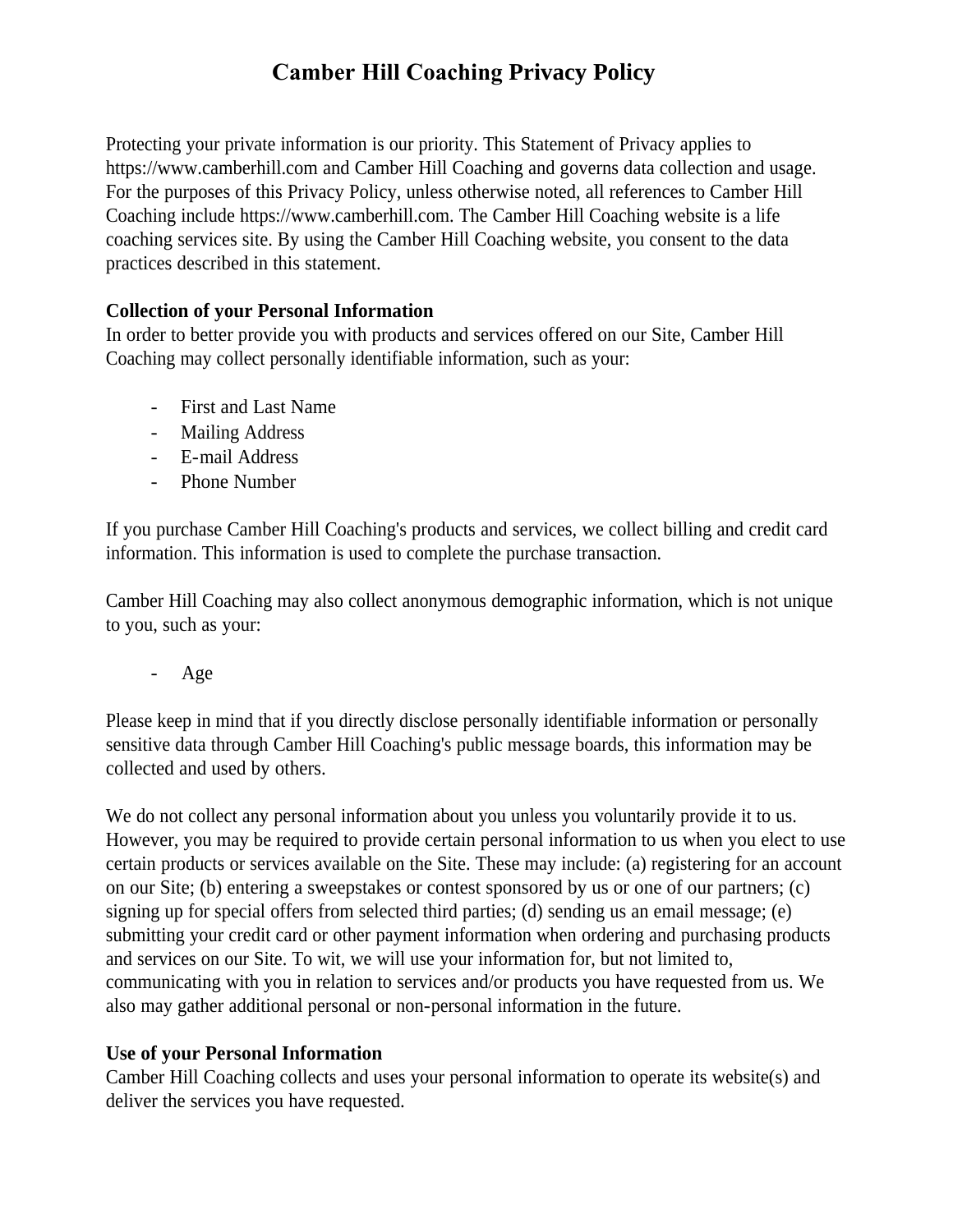Camber Hill Coaching may also use your personally identifiable information to inform you of other products or services available from Camber Hill Coaching and its affiliates.

#### **Sharing Information with Third Parties**

Camber Hill Coaching does not sell, rent or lease its customer lists to third parties.

Camber Hill Coaching may share data with trusted partners to help perform statistical analysis, send you email or postal mail, provide customer support, or arrange for deliveries. All such third parties are prohibited from using your personal information except to provide these services to Camber Hill Coaching, and they are required to maintain the confidentiality of your information.

Camber Hill Coaching may disclose your personal information, without notice, if required to do so by law or in the good faith belief that such action is necessary to: (a) conform to the edicts of the law or comply with legal process served on Camber Hill Coaching or the site; (b) protect and defend the rights or property of Camber Hill Coaching; and/or (c) act under exigent circumstances to protect the personal safety of users of Camber Hill Coaching, or the public.

## **Automatically Collected Information**

Information about your computer hardware and software may be automatically collected by Camber Hill Coaching. This information can include: your IP address, browser type, domain names, access times and referring website addresses. This information is used for the operation of the service, to maintain quality of the service, and to provide general statistics regarding use of the Camber Hill Coaching website.

#### **Use of Cookies**

The Camber Hill Coaching website may use "cookies" to help you personalize your online experience. A cookie is a text file that is placed on your hard disk by a web page server. Cookies cannot be used to run programs or deliver viruses to your computer. Cookies are uniquely assigned to you, and can only be read by a web server in the domain that issued the cookie to you.

One of the primary purposes of cookies is to provide a convenience feature to save you time. The purpose of a cookie is to tell the Web server that you have returned to a specific page. For example, if you personalize Camber Hill Coaching pages, or register with Camber Hill Coaching site or services, a cookie helps Camber Hill Coaching to recall your specific information on subsequent visits. This simplifies the process of recording your personal information, such as billing addresses, shipping addresses, and so on. When you return to the same Camber Hill Coaching website, the information you previously provided can be retrieved, so you can easily use the Camber Hill Coaching features that you customized.

You have the ability to accept or decline cookies. Most Web browsers automatically accept cookies, but you can usually modify your browser setting to decline cookies if you prefer. If you choose to decline cookies, you may not be able to fully experience the interactive features of the Camber Hill Coaching services or websites you visit.

## **Security of your Personal Information**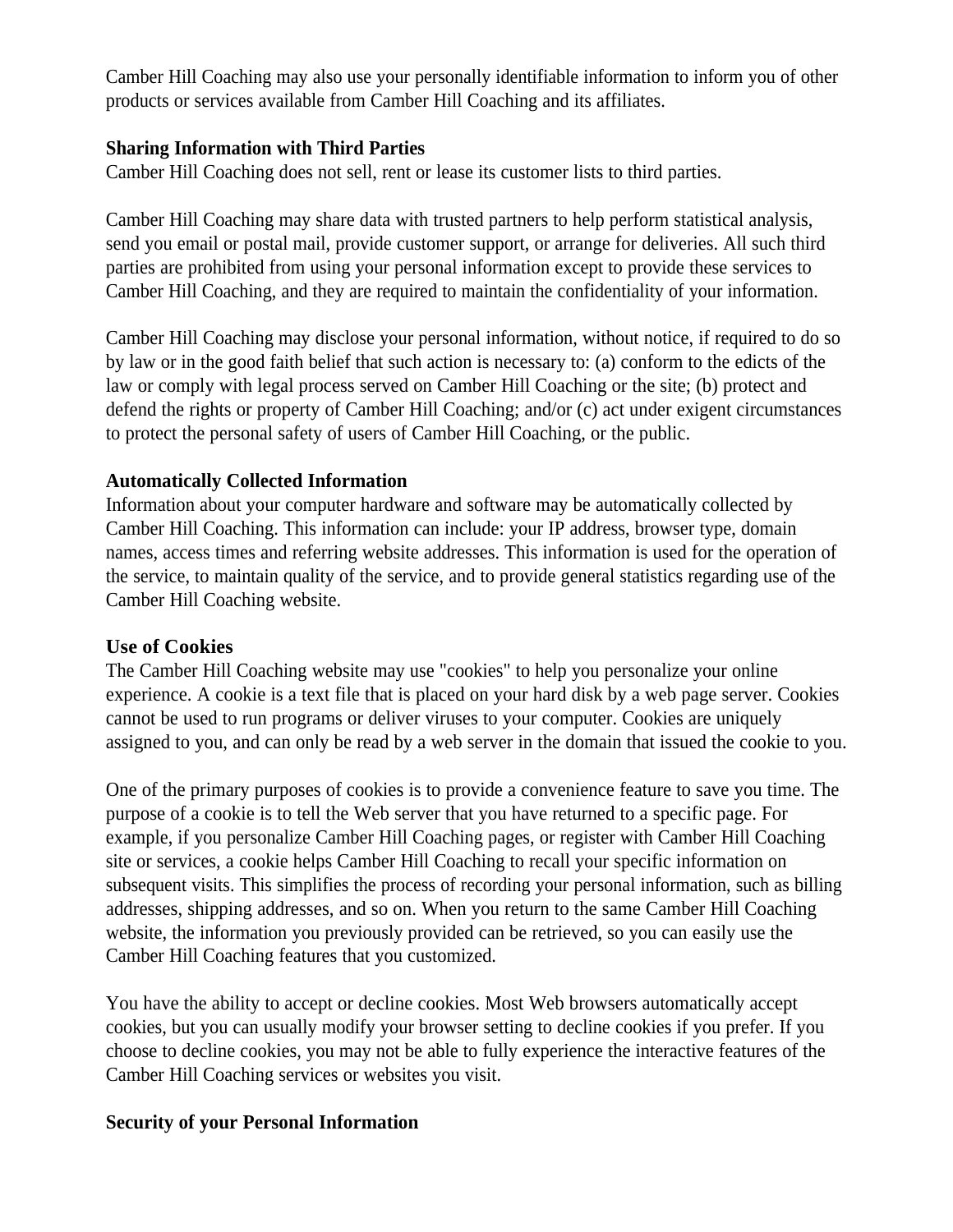Camber Hill Coaching secures your personal information from unauthorized access, use, or disclosure. Camber Hill Coaching uses the following methods for this purpose:

- SSL Protocol

When personal information (such as a credit card number) is transmitted to other websites, it is protected through the use of encryption, such as the Secure Sockets Layer (SSL) protocol.

We strive to take appropriate security measures to protect against unauthorized access to or alteration of your personal information. Unfortunately, no data transmission over the Internet or any wireless network can be guaranteed to be 100% secure. As a result, while we strive to protect your personal information, you acknowledge that: (a) there are security and privacy limitations inherent to the Internet which are beyond our control; and (b) security, integrity, and privacy of any and all information and data exchanged between you and us through this Site cannot be guaranteed.

# **Right to Deletion**

Subject to certain exceptions set out below, on receipt of a verifiable request from you, we will:

- Delete your personal information from our records; and
- Direct any service providers to delete your personal information from their records.

Please note that we may not be able to comply with requests to delete your personal information if it is necessary to:

- Complete the transaction for which the personal information was collected, fulfill the terms of a written warranty or product recall conducted in accordance with federal law, provide a good or service requested by you, or reasonably anticipated within the context of our ongoing business relationship with you, or otherwise perform a contract between you and us;
- Detect security incidents, protect against malicious, deceptive, fraudulent, or illegal activity; or prosecute those responsible for that activity;
- Debug to identify and repair errors that impair existing intended functionality;
- Exercise free speech, ensure the right of another consumer to exercise his or her right of free speech, or exercise another right provided for by law;
- Comply with the California Electronic Communications Privacy Act;
- Engage in public or peer-reviewed scientific, historical, or statistical research in the public interest that adheres to all other applicable ethics and privacy laws, when our deletion of the information is likely to render impossible or seriously impair the achievement of such research, provided we have obtained your informed consent;
- Enable solely internal uses that are reasonably aligned with your expectations based on your relationship with us;
- Comply with an existing legal obligation; or
- Otherwise use your personal information, internally, in a lawful manner that is compatible with the context in which you provided the information.